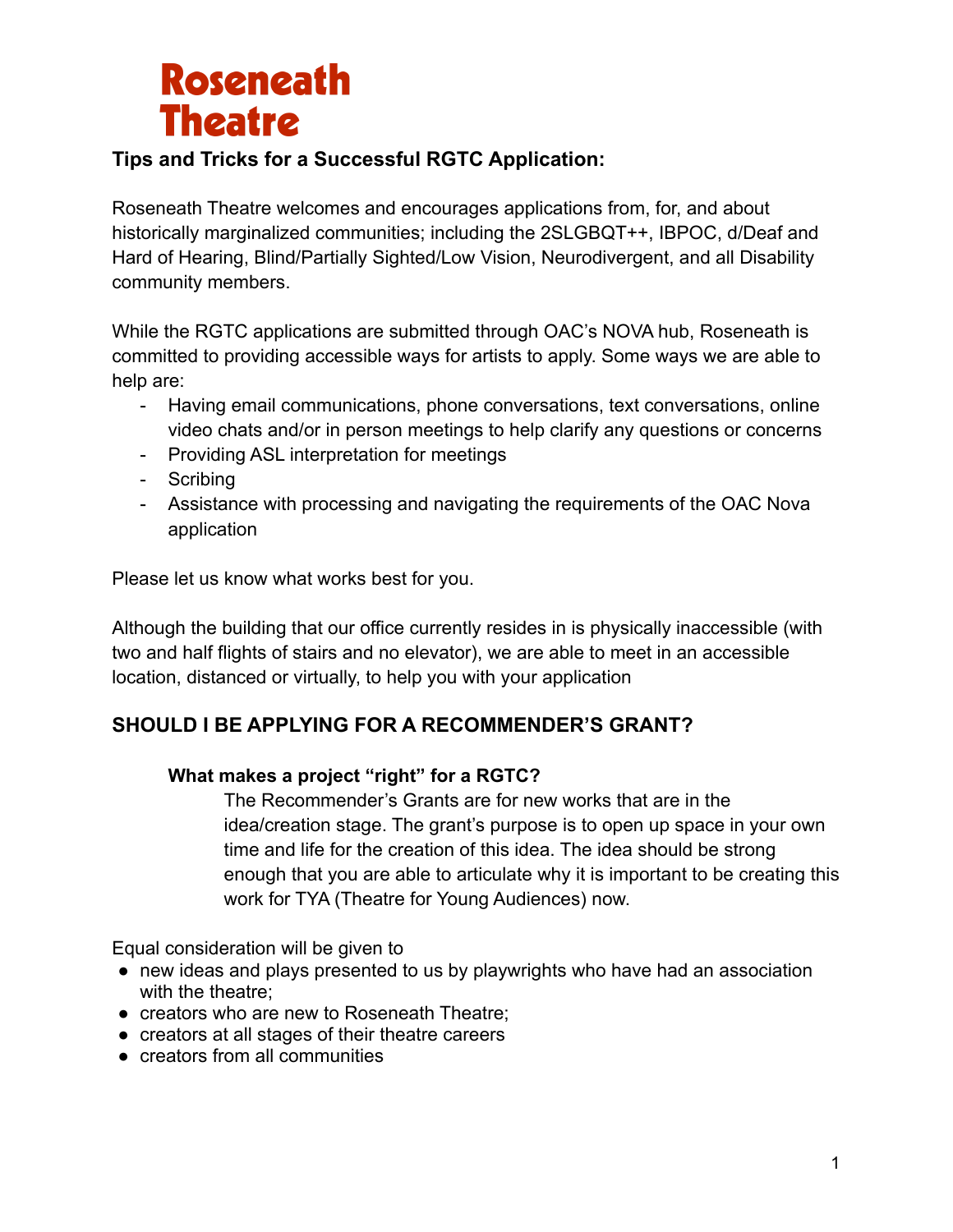# **Roseneath Theatre**

### **Before you write your application, please read the OAC Guidelines thoroughly:**

<http://www.arts.on.ca/grants/recommender-grants-for-theatre-creators>

PLEASE NOTE: Request amounts are now from \$1000-\$3000 (a reduction from previous years).

The application to Roseneath Theatre needs to be submitted through the OAC's NOVA Portal: <https://grants.arts.on.ca>

● Physical submissions will not be accepted. Applicants MUST use the NOVA Portal to apply.

Be detailed and clear

Read back your answers and ask yourself

- Does this answer reflect who I am?
- Does it reflect what I want to create as an artist?

Write to us how you speak — we don't need buzzwords and formal business talk. Sometimes text answers don't do you justice -- take advantage of the **SUPPORT MATERIAL** section, where you'll be able to send us extra videos, audios, slideshows, etc to give us a better idea of who you are and what you are trying to create. Send support material that helps us see your work and who you are.

- Manuscript (1 document in PDF format, maximum 15 pages)
- Provide a script sample of past or current work.
- Audio/video of past or current work (maximum 1 example, maximum 5 minutes) Acceptable Video formats: AVI, MOV, MPEG, MP4, WMV. Maximum size: 500 MB.

Acceptable Audio formats: MP3 or WAV Maximum size: 20 MB Links to Vimeo accepted for larger files

Is this show specifically for young audiences?

- Is the main character a young person?
- Will a young audience be interested and excited in this idea?
- What kinds of shows/ideas/themes do you wish you had access to when growing up? How does this idea relate?

*PASSION!* Why are you passionate about this? Get us as excited as you are about this project!

If your idea is an ideal or pandering or talking down to young audiences, please relook at your idea. Reexamine why this story is important, what's the message you're trying to share? Young audiences are smart, intuitive, creative, emotionally intelligent, etc. What